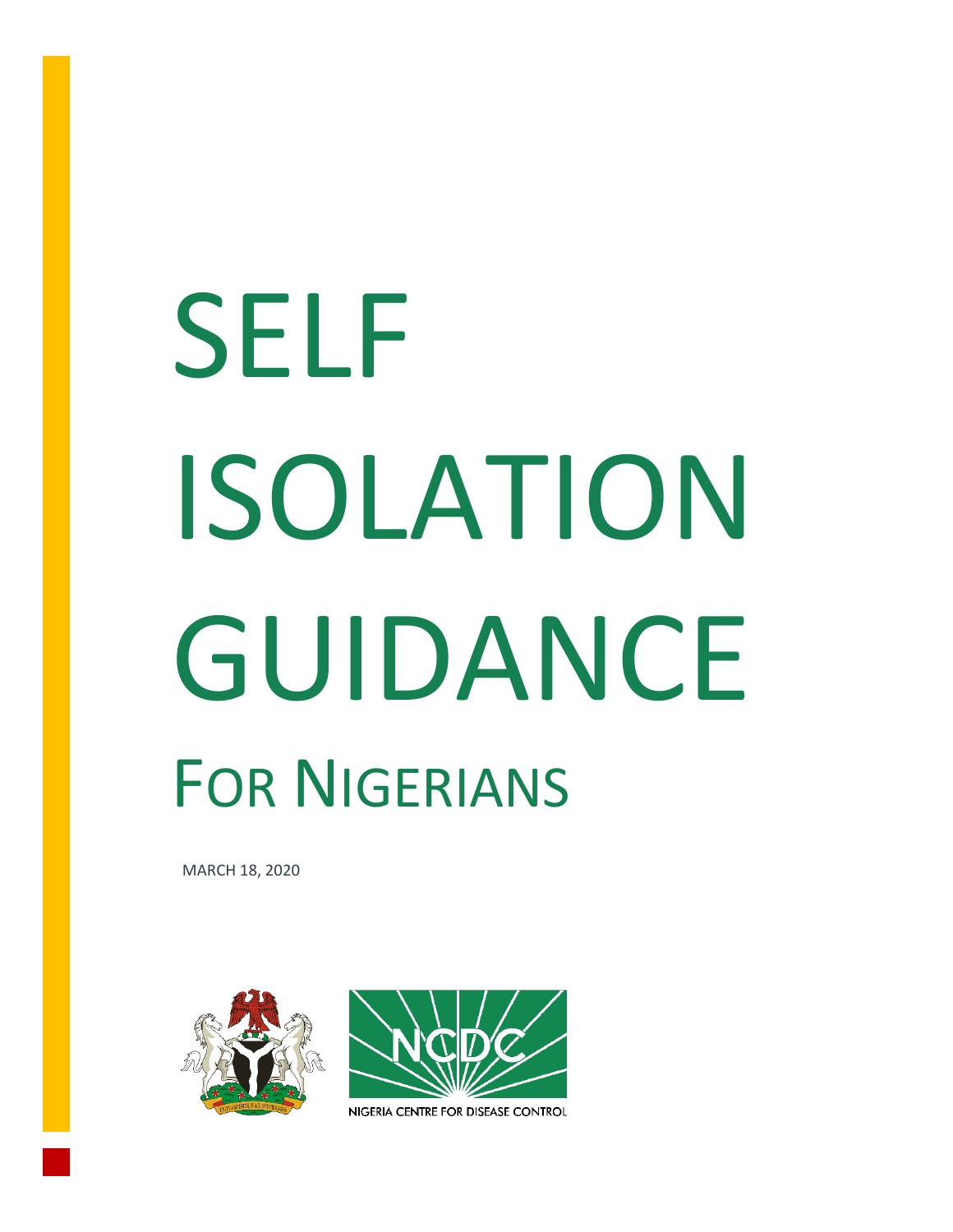As Nigeria responds to an outbreak of COVI9-19, the Nigeria Centre for Disease Control offers this guidance for self-isolation.

#### **WHAT DOES SELF-ISOLATION MEAN?**

Self-isolation means strictly staying at home or identified accommodation, away from situations where you mix with family members or the general public, for the period of 14 days. This means any situation where you may come in close contact with others (face to face contact closer than 2 metres i.e. 5 feet).

If you are unsure if you should be in self-isolation, or if you do not know where you can go, please contact NCDC for free on 080097000010

### **WHO SHOULD SELF-ISOLATE?**

- **All returning travelers from high risk countries with ongoing community transmission**
- Anyone who has been in close contact with a confirmed case of COVID-19

If you have not been in contact with someone who has been infected with COVID-19, your risk of getting COVID-19 is very low.

This is a stressful period, but taking these measures will help protect you, your family, and all of Nigeria from COVID-19.

# **HOW WILL I MOVE FROM MY ARRIVAL POINT IN NIGERIA TO MY PLACE OF SELF-ISOLATION?**

- If arriving the country, ensure that you are picked up by ONLY one person; you should avoid use of public transport by plane, bus, train or car.
- Do not sit in the co-drivers' seat (maintain at least 1 metre between yourself and the driver)
- Ensure adequate ventilation throughout your trip
- Avoid contact with the driver
- You should not travel across states in Nigeria during the self-isolation period either by plane, train, bus or car

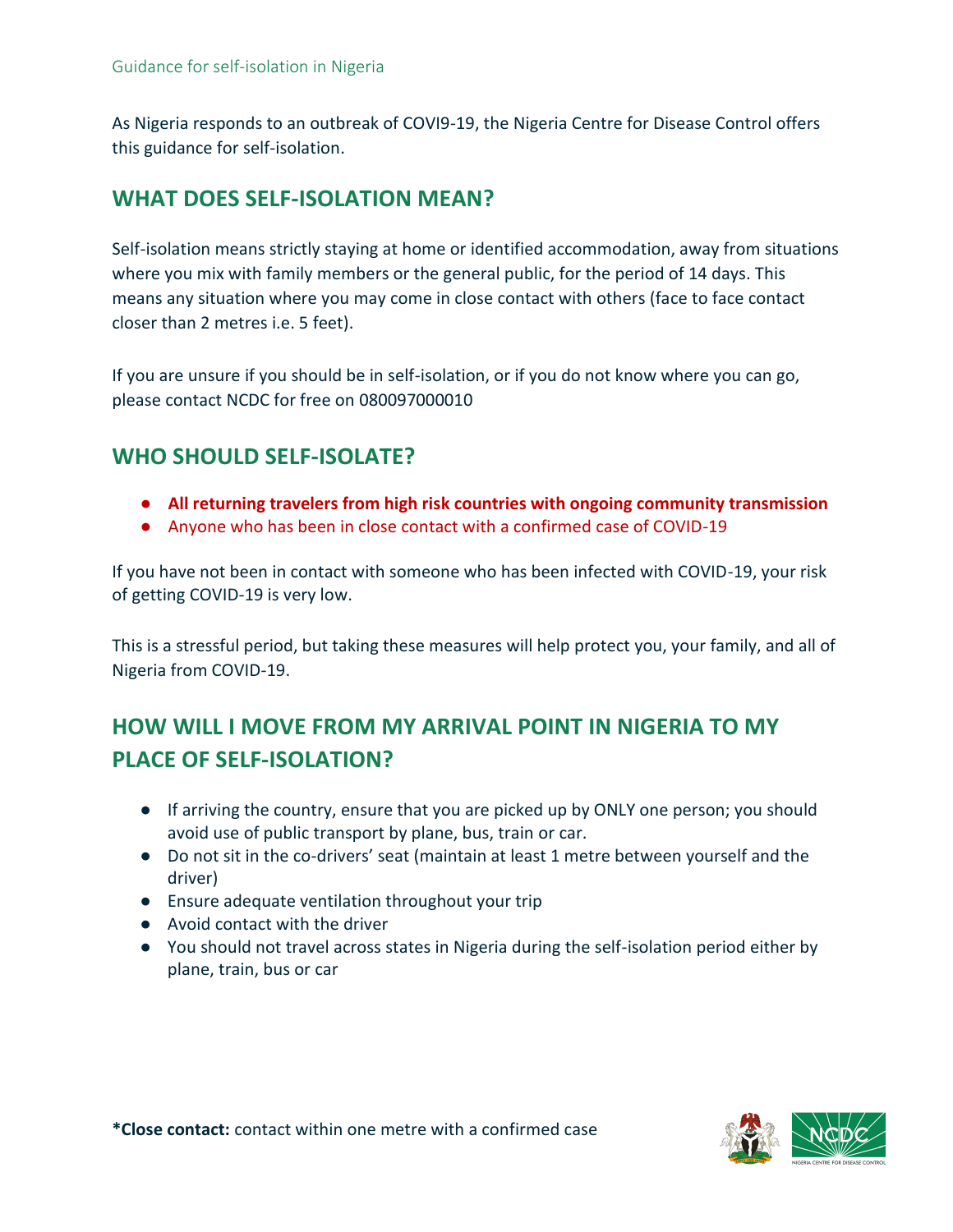#### **How will I be monitored during self-isolation?**

For travelers and contacts of confirmed cases, you are required to provide your name, next of kin, physical address and telephone contact to the relevant health authorities. These details will guide our surveillance teams in monitoring you while under self-isolation for 14 days.

#### **On living with others**

As much as possible, please stay in one room. You should limit your contact with people. You should avoid having visitors to your home, but it is okay for friends, family or delivery drivers to drop off food without having physical contact with you.

If you are in a home where the other residents have not travelled (e.g. your home / flat, student accommodation), minimise close contact with the other residents by avoiding situations where you may have face-to-face contact closer than 2 metres (5 feet). The other household residents and or flat mates do not need to self-isolate provided these precautions are followed.

You should not share plates, drinking glasses, cups, eating utensils, towels, pillows or other items with other people in your home. After using these items, you should wash them thoroughly with soap and water or place them in the dishwasher for cleaning.

### **What should I do for effective self-isolation?**

If you are under self-isolation, you are advised to observe the following prevention and control measures:

- Stay in a well-ventilated room away from other people such as family members with separate hygiene and toilet facilities
- If you are working, ensure you work from home during the entire duration (14 days)
- Ensure that you have adequate food, water, hygiene provisions and appropriate medical treatment for any existing medical conditions while in self-isolation
- Ensure that you have the necessary communication facilities e.g. mobile telephone to communicate with family members and other people while in self-isolation
- Always wash your hands with soap and water regularly or use an alcohol-based hand rub
- Cover your nose and mouth with disposable tissue when coughing and sneezing. Throw away used tissue into the dustbin or burn it and wash your hands immediately with soap and water or an alcohol-based hand rub
- Stay away from pets as there is a chance that humans can pass the disease to them

**\*Close contact:** contact within one metre with a confirmed case

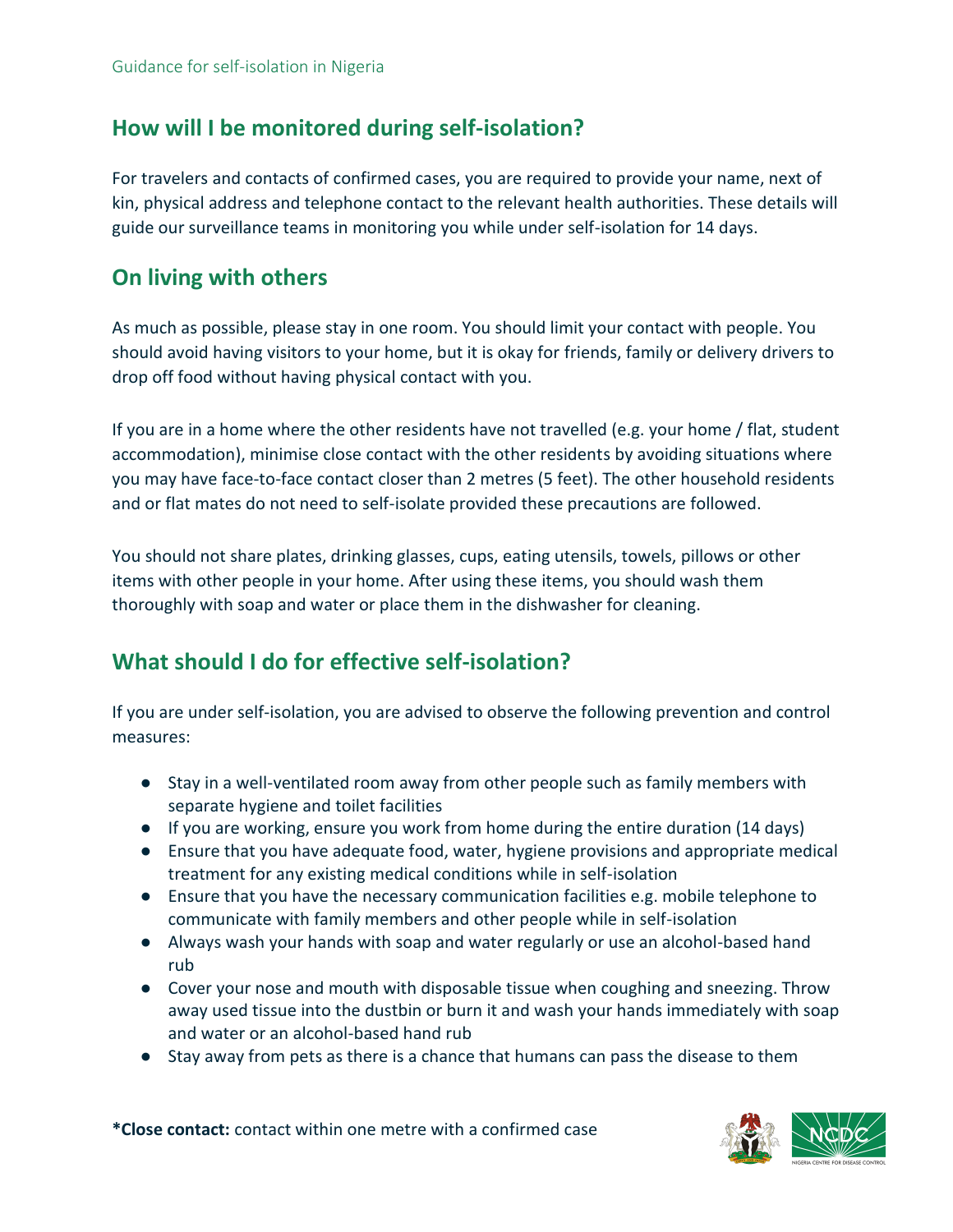- Avoid sharing toothbrushes, utensils, dishes, drinks, towels, clothes or bed linen with anybody in your home
- Clean and disinfect frequently touched surfaces such as doorknobs/handles, bedside tables, bedframes and other bedroom furniture daily with regular household disinfectant or soap
- Clean and disinfect bathroom and toilet surfaces at least once a day with regular household disinfectant or soap
- If you develop any symptoms of acute respiratory infection, including fever, cough, sore throat and difficulty in breathing, please call for immediate help on the NCDC toll free line 0800 9700 0010

## **What happens if I do not comply with self-isolation?**

If a person is suspected to have breached the guidelines, NCDC and the state surveillance teams will work closely with the individuals to ensure that they understand their obligations. They will also be helped to appreciate the importance and seriousness of self-isolation under the current global COVID-19 pandemic threat.

## **What should I do to keep my spirit up while in self-isolation?**

Your emotional and mental health is important. Sometimes one could feel stressed or lonely when under self-isolation:

- Talk to other members of the family about the COVID-19, understanding this disease will reduce anxiety
- Reassure your young children using age-appropriate language
- Think about how you have coped with other difficult situations in the past and reassure yourself.
- Keep in touch with family members and friend via telephone, emails or social media
- Stock plenty of materials to keep your mind occupied such as books, movies etc.
- Ensure you have a television, cable and internet connectivity in your room (this is optional)
- Exercise regularly in your room
- Ensure that you drink at least 8 glasses of water every day to keep hydrated
- Eat all your meals in a timely manner
- Ensure you take adequate rest